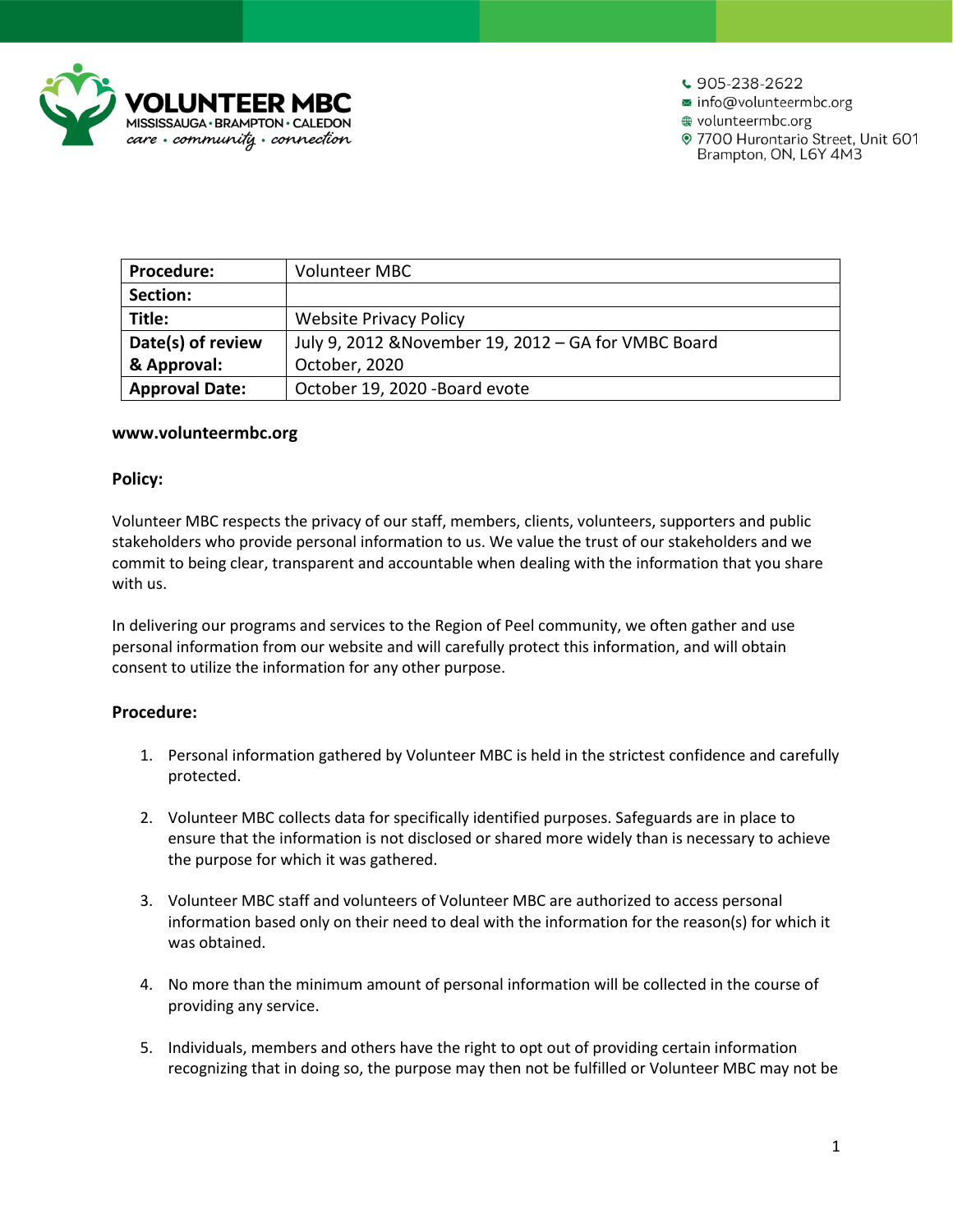

 $\frac{1}{2}$  905-238-2622 ■ info@volunteermbc.org wolunteermbc.org · 7700 Hurontario Street, Unit 601 Brampton, ON, L6Y 4M3

able to provide some services to the individual, the member or non-member.

- 6. Individuals, members and others have the right to access their own information. Measures are taken to ensure the integrity of this information is maintained and to prevent it from being lost or destroyed.
- 7. Volunteer MBC staff and volunteers of Volunteer MBC receive appropriate training in the protection of personal information.
- 8. Volunteer MBC will advise all individuals (those using our volunteer referral/matching service) of our Privacy Policy:
	- a. at the time they complete a volunteer registration form or fill out an on-line profile.
	- b. on the website in the form of an online privacy statement.
	- c. at the time when major activities are undertaken to gather information (e.g. volunteer fairs, presentations, surveys, etc.).
- 9. Volunteer MBC will advise all members (agency, sector, employer and individuals who are paying members) of our Privacy Policy:
	- a. at the time they apply for membership.
	- b. on the website in the form of an online privacy statement.
	- c. at the time when major activities are undertaken to gather information (e.g. workshops, surveys, etc.).
- 10. Volunteer MBC will advise non-members (agency, employer and individuals who are prospective paying members) accessing our programs and services of our Privacy Policy:
	- a. at the time they register, purchase or access a program or service as appropriate.
	- b. on the website in the form of an online privacy statement.
- 11. Volunteer MBC will not sell or rent any personally identifiable information to third parties.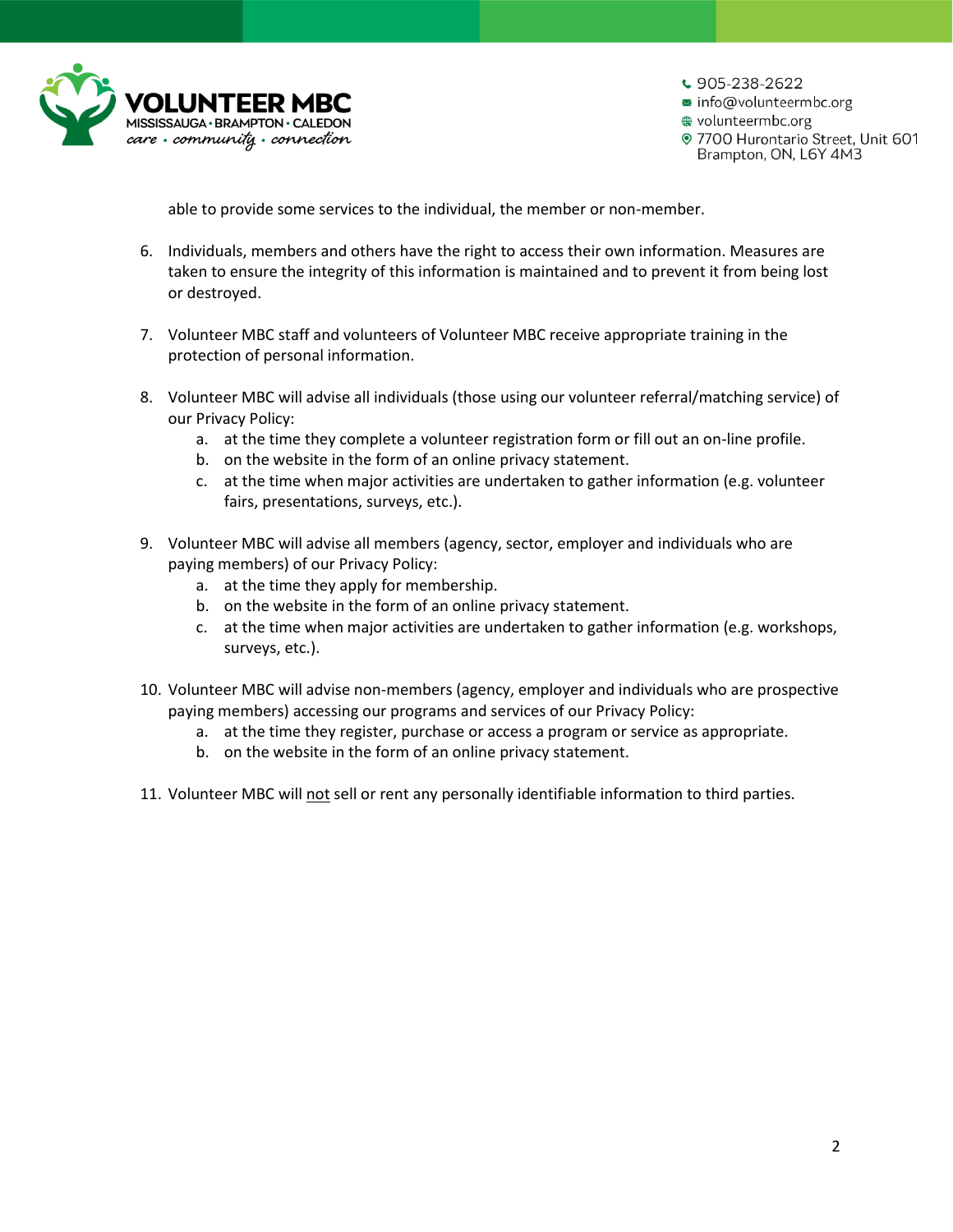

 $\frac{1}{2}$  905-238-2622 ■ info@volunteermbc.org **● volunteermbc.org** · 7700 Hurontario Street, Unit 601 Brampton, ON, L6Y 4M3

### **Appendices**

## **General Privacy Statement:**

Volunteer MBC (Mississauga, Brampton, Caledon) respects the privacy of our staff, members, clients, volunteers, supporters and public stakeholders who provide personal information to us. We value the trust of our stakeholders and we commit to being clear, transparent and accountable when dealing with the information that you share with us.

In delivering our programs and services to the Region of Peel community, we often gather and use personal information and will carefully protect this information, and will obtain prior, informed consent to utilize the information for any other purpose. If at any time you wish to access, modify or remove your personal information please contact us by phone at 905.238.2622 and we will gladly accommodate your request.

# **What is Personal Information?**

Personal information is any information that can be used to distinguish, identify or contact a specific individual. This information can include an individual's opinions or beliefs, as well as facts about, or related to, that individual.

The Personal Information Protection and Electronic Documents Act (PIPEDA) outlines some exceptions. These include: business contact information and certain publicly available information, such as names, addresses and telephone numbers that are published in directories (i.e. information on a business card).

Where a person uses his or her home contact information as business contact information, we consider that the contact information provided is business contact information, and is not subject to protection as personal information.

#### **Our Privacy Practices:**

Volunteer MBC adheres to the following privacy practices:

- Personal information gathered by Volunteer MBC is held in the strictest confidence and carefully protected.
- Volunteer MBC collects data for specifically identified purposes. Safeguards are in place to ensure that the information is not disclosed or shared more widely than is necessary to achieve the purpose for which it was gathered.
- Volunteer MBC staff and volunteers of Volunteer MBC are authorized to access personal information based only on their need to deal with the information for the reason(s) for which it was obtained.
- No more than the minimum amount of personal information will be collected in the course of providing any service.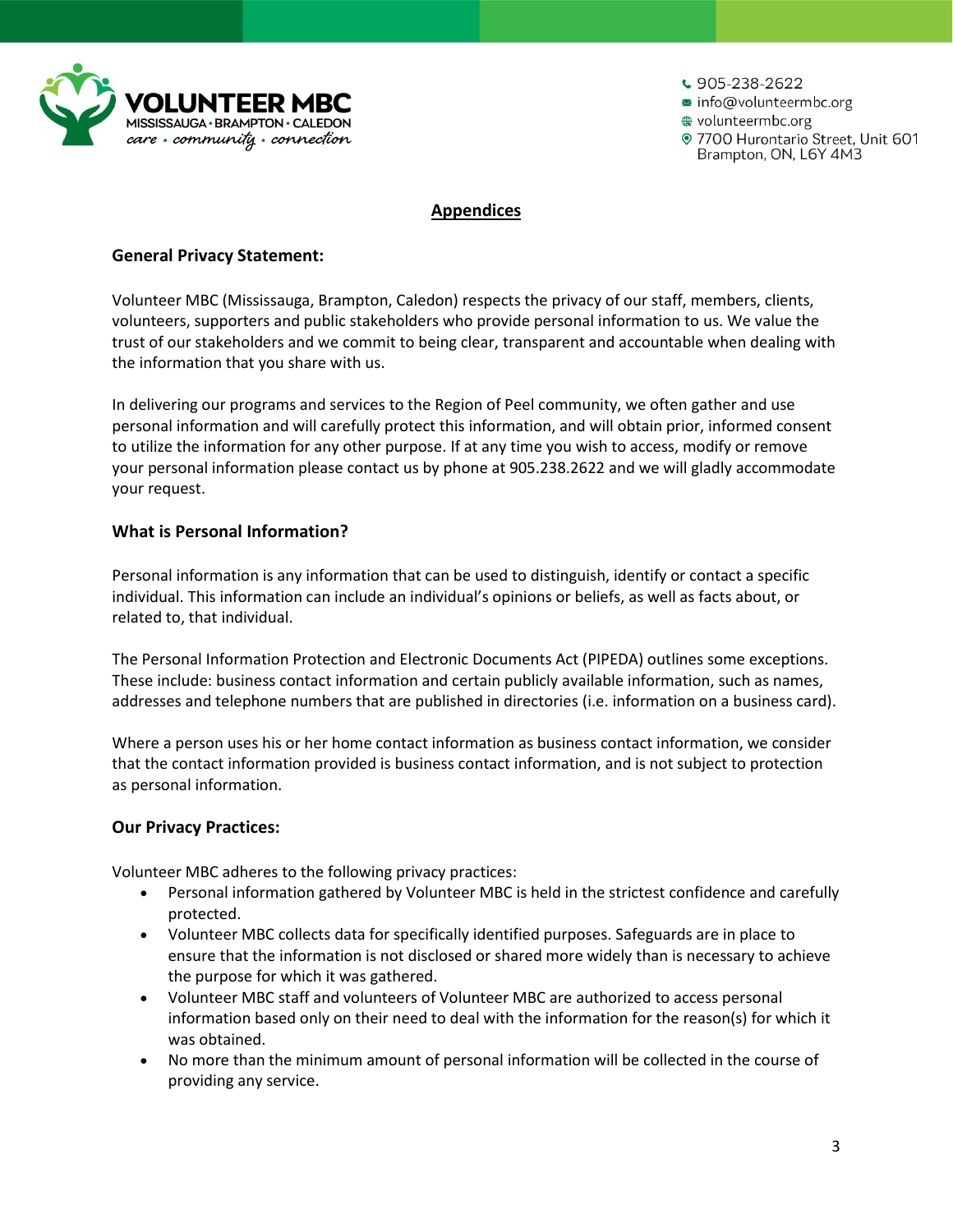

 $\cdot$  905-238-2622

■ info@volunteermbc.org

**● volunteermbc.org** 

· 7700 Hurontario Street, Unit 601 Brampton, ON, L6Y 4M3

- Individuals, members and others have the right to opt out of providing certain information recognizing that in doing so, the purpose may then not be fulfilled or Volunteer MBC may not be able to provide some services to the individual, the member or non-member.
- Individuals, members and others have the right to access their own information. For minors (under the age of 18), information may be provided upon proof of guardianship, if requested. Measures are taken to ensure the integrity of this information is maintained and to prevent it from being lost or destroyed.
- Volunteer MBC staff and volunteers of Volunteer MBC receive appropriate training in the protection of personal information.
- Volunteer MBC will advise all individuals (those using our volunteer referral/matching service) of our Privacy Policy:
	- $\circ$  at the time they complete a volunteer registration form or fill out an on-line profile.
	- $\circ$  on the website in the form of an online privacy statement.
	- $\circ$  at the time when major activities are undertaken to gather information (e.g. volunteer fairs, presentations, surveys, etc.).
- Volunteer MBC will advise all members (agency, sector, employer and individuals who are paying members) of our Privacy Policy:
	- o at the time they apply for membership.
	- o on the website in the form of an online privacy statement.
	- $\circ$  at the time when major activities are undertaken to gather information (e.g. workshops, surveys, etc.).
- Volunteer MBC will advise non-members (agency, sector, employer and individuals who are prospective paying members) accessing our programs and services of our Privacy Policy:
	- $\circ$  at the time they register, purchase or access a program or service as appropriate.
	- $\circ$  on the website in the form of an online privacy statement.
- Volunteer MBC will not sell or rent any personally identifiable information to third parties.

## **Information Collection and Use:**

We collect, use and disclose personal information about you only for purposes that would be considered appropriate. For example, if you decide to complete an on-line profile, a volunteer registration form, or a survey that you receive from us requesting your feedback, you may be asked to provide certain information such as your contact information (name, e-mail address and mailing address), gender, birth date, age group and other pertinent information which would aid us in being able to service you better.

When you submit your personally identifiable information to Volunteer MBC, you are giving your consent to the collection, use and disclosure of your personal information as set forth in this Privacy Policy. If you would prefer that we not collect any personally identifiable information from you, you can choose either to not provide this information to us or you can opt not to have this information used for any purpose other than the sole purpose for which it was explicitly collected (i.e. workshop registration or for delivery of our volunteer matching/referral service).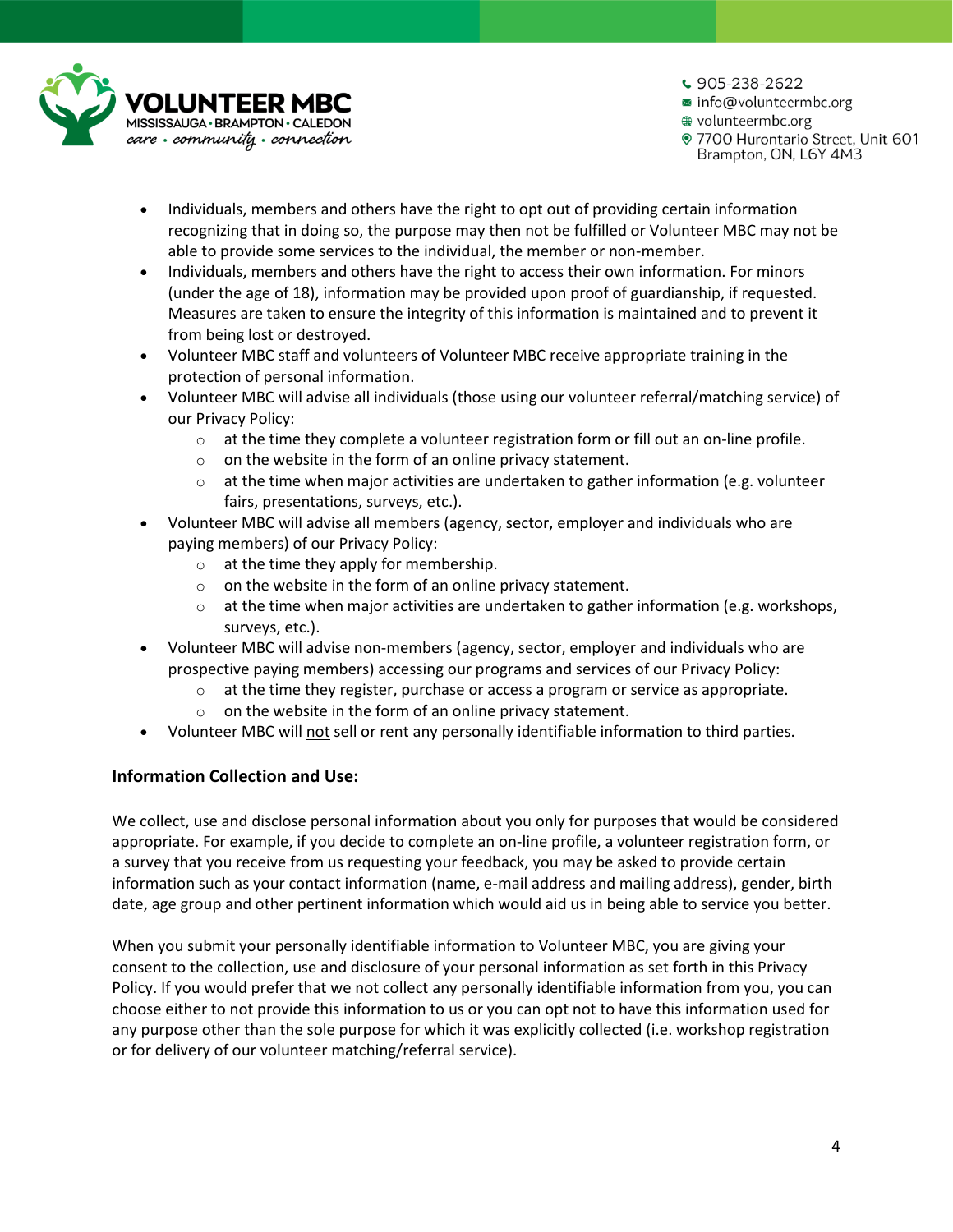

- $\cdot$  905-238-2622
- info@volunteermbc.org
- **volunteermbc.org**

· 7700 Hurontario Street, Unit 601 Brampton, ON, L6Y 4M3

The information you provide may be used by us to create and deliver to you our e-mails, e-newsletters, volunteer opportunities, or member-only communications.

## **Cookies and Log Files:**

We may place a "cookie" on your computer's hard drive so we can recognize you as a return user and personalize your experience. A cookie is a piece of data that enables us to track and target your preferences. The cookie will be stored on your computer's hard drive until you remove it. You can have your browser notify you of, or automatically reject, cookies. If you reject our cookie, you may still use our website, but you may be limited in the use of some of the features. Some of our partners, supporters, or members may also use cookies on our website. However, we have no access to, or control over, these cookies and do not accept any responsibility for such use.

When you visit the Volunteer MBC website or view one of our e-mails and/or e-newsletters we may use tags, tracking links and/or similar technology to note some of the pages you visit on our website and to personalize your experience. We may also use tags to determine what types of e-mail your browser supports. Note that we may use the information collected through tags, tracking links and similar technology in combination with your personally identifiable information for internal business purposes, such as to analyze trends, administer our website, track traffic patterns, and gather demographic information for aggregate use. In addition, this information may be used to help develop strategic marketing plans to guide us in the advancement for the use of Volunteer MBC's website and our on-line volunteer opportunities database.

We may collect, store or accumulate certain non-personally identifiable information concerning your use of this website, such as information regarding which of our pages are most popular. We may share or transfer such non-personally identifiable information with or to our affiliates, supporters and partners for the sole purpose of demonstrating our service delivery and in making requests for on-going financial support for the delivery of our programs and services. We may disclose any information, including personally identifiable information, we deem necessary, in our sole discretion, to comply with any applicable law, regulation, legal process or governmental request.

## **External Links:**

The Volunteer MBC website may contain links to or from other websites. Please be aware that we are not responsible for the privacy practices of other websites. This Privacy Policy applies only to the information we collect on the Volunteer MBC website [\(www.volunteermbc.org\)](http://www.volunteermbc.org/) or our on-line volunteer opportunities database [\(http://peel.cioc.ca/volunteer\)](http://peel.cioc.ca/volunteer). We encourage you to read the Privacy Policies of other websites you link to from our website or otherwise visit.

## **Notification of Changes:**

We may revise this Privacy Policy from time to time. If we decide to change our Privacy Policy, we will post the revised policy on our main website [\(www.volunteermbc.org\)](http://www.volunteermbc.org/). As we may make changes at any